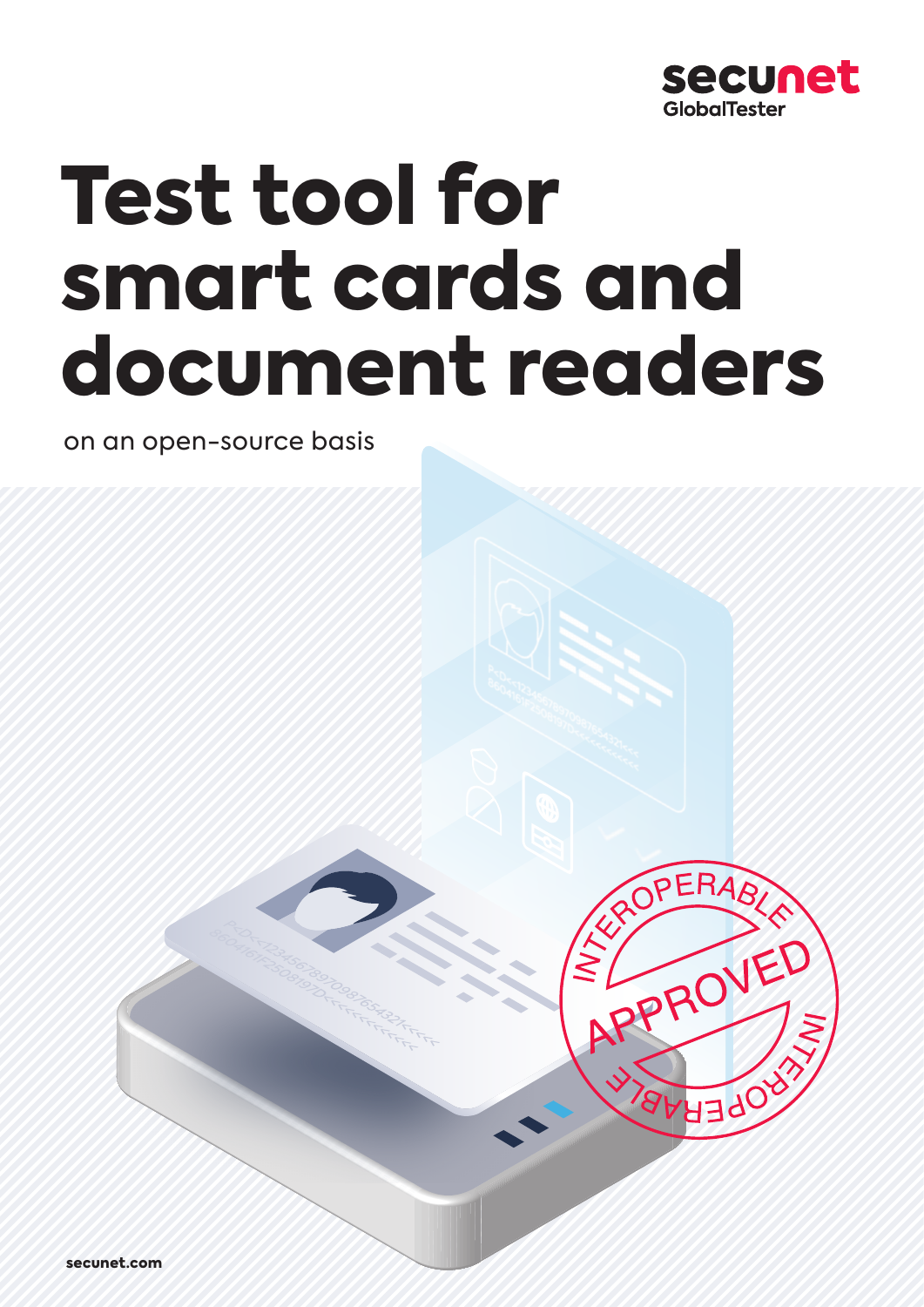# In secunet GlobalTester, manufacturers of both identity documents and readers have access to an automated testing tool which is open-source-based and therefore unique worldwide.

Verification of more than 500 million electronic passports<sup>1</sup> in use at international borders requires their interoperability. This also applies for the corresponding readers and for the use of electronic identity documents in eGovernment and access control applications in general. Since 2004, when the first generation of electronic passports was introduced, the conformity checks have progressed significantly. During this time secunet's GlobalTester team has been actively involved in the standardisation and development of test specifications.

#### Extensive testing tools and services

With the testing tool secunet GlobalTester and the "Prove" product family which is based on it, secunet offers test suites for testing smart card protocols. These are based on the latest test specifications published by the German Federal Office for Information Security (BSI), the International Civil Aviation Organization (ICAO) and the International Organisation for Standardisation (ISO). The product family comprises a range of APIs for the simulation of smart cards and smart card readers as well as simulators for electronic passports, electronic ID cards and electronic driving licences.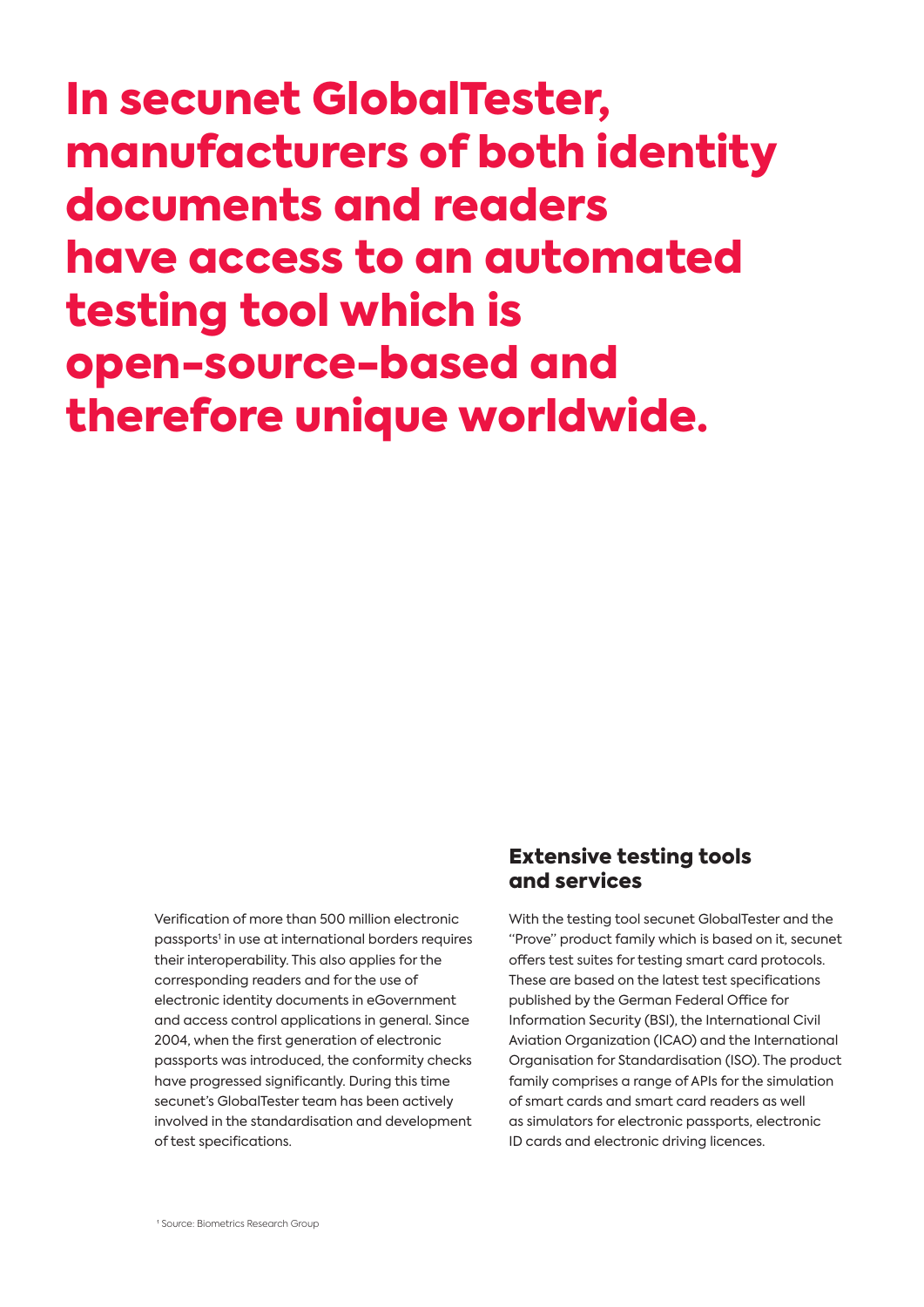

## Our offering for manufacturers of identity documents, electronic driving licences and readers

- Conformity checks for smart cards and readers based on ICAO, ISO and BSI test standards including test execution, failure analysis and test report
- Consulting services related to the conformity of smart cards and readers or protocols, e.g. interpretation of the requirements of standards and test specifications or customer-specific development of test cases
- Open-source-based testing tool which can be adapted flexibly to customer-specific requirements, test cases and different card configurations.

# **Benefits**

- **■** Extensive experience in standardisation and conformity testing of eIDs
- Open-source-based platform allows flexible customization of the test tool
- **■** Detailed failure analysis, traceability and maximum transparency